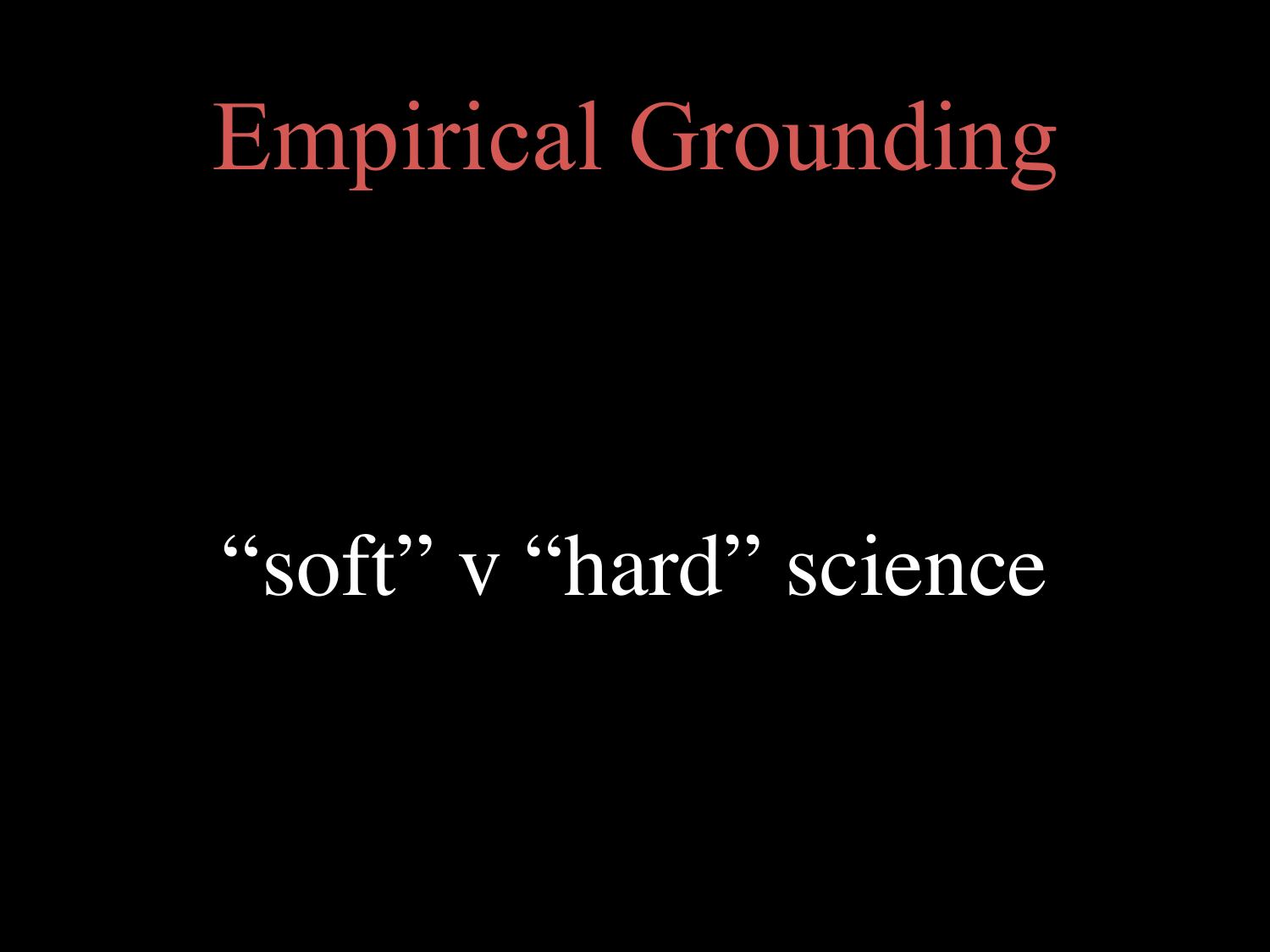## Empirical Grounding

*"[Some] areas are given the highly flattering name of hard science, because they use the firm evidence that controlled experiments and highly accurate measurements can provide, … [whereas]… soft sciences, as they're pejoratively termed, are more difficult to study for obvious reasons... You can't start... and stop [experiments] whenever your choose. You can't control all the variables; perhaps you can't control any variable. You may even find it hard to decide what a variable is."*  Diamond, 1987, p. 35.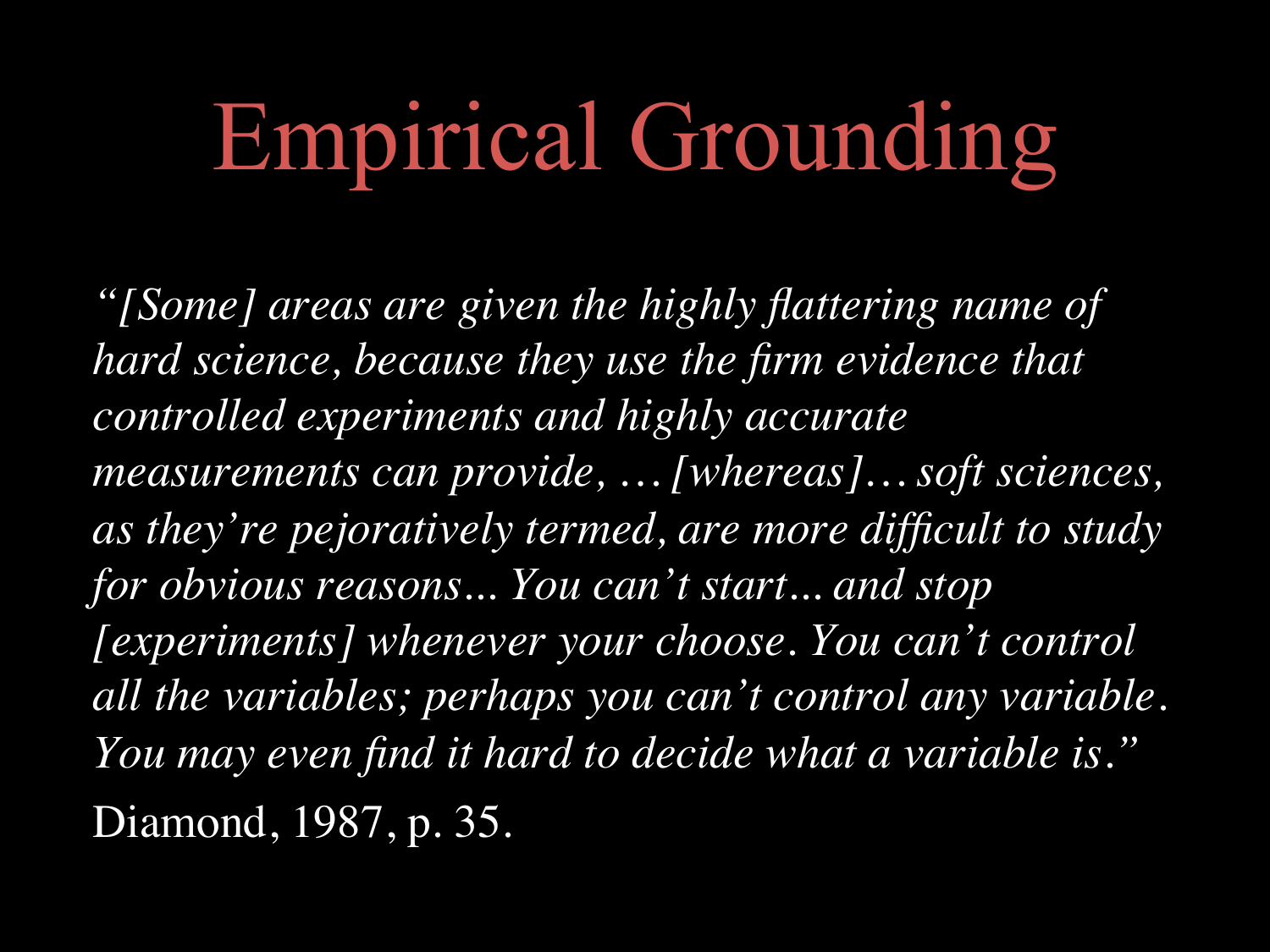### Evidence

- Hargreaves and North (1999): social functions of music.
- Salganik, Dodds and Watts (2006): winnertakes-all in artistic preference.
- Newman and Bloom (2012): Preference for originals over copies.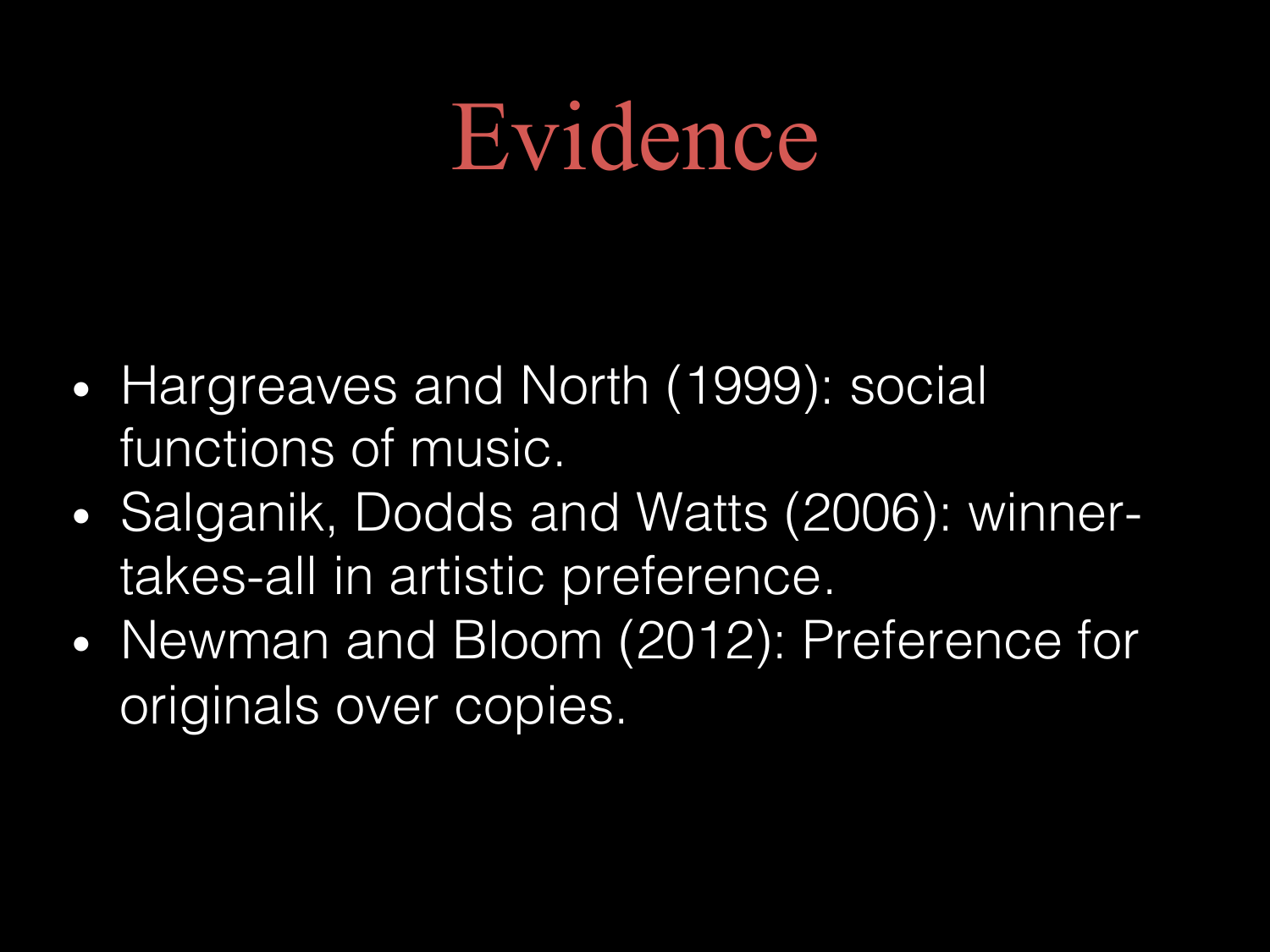

Newman, G. E., and Bloom, P. 2012. Art and authenticity: The importance of originals in judgments of value. *Journal of Experimental Psychology: General* 141(3):558.

*"The possessions of celebrities, such as President Barack Obama or George Clooney,*  lose value if their physical contact with the *celebrity is undermined, as when the object is sterilized."*

(with reference to Nemeroff & Rozin, 1994; Newman et al., 2011).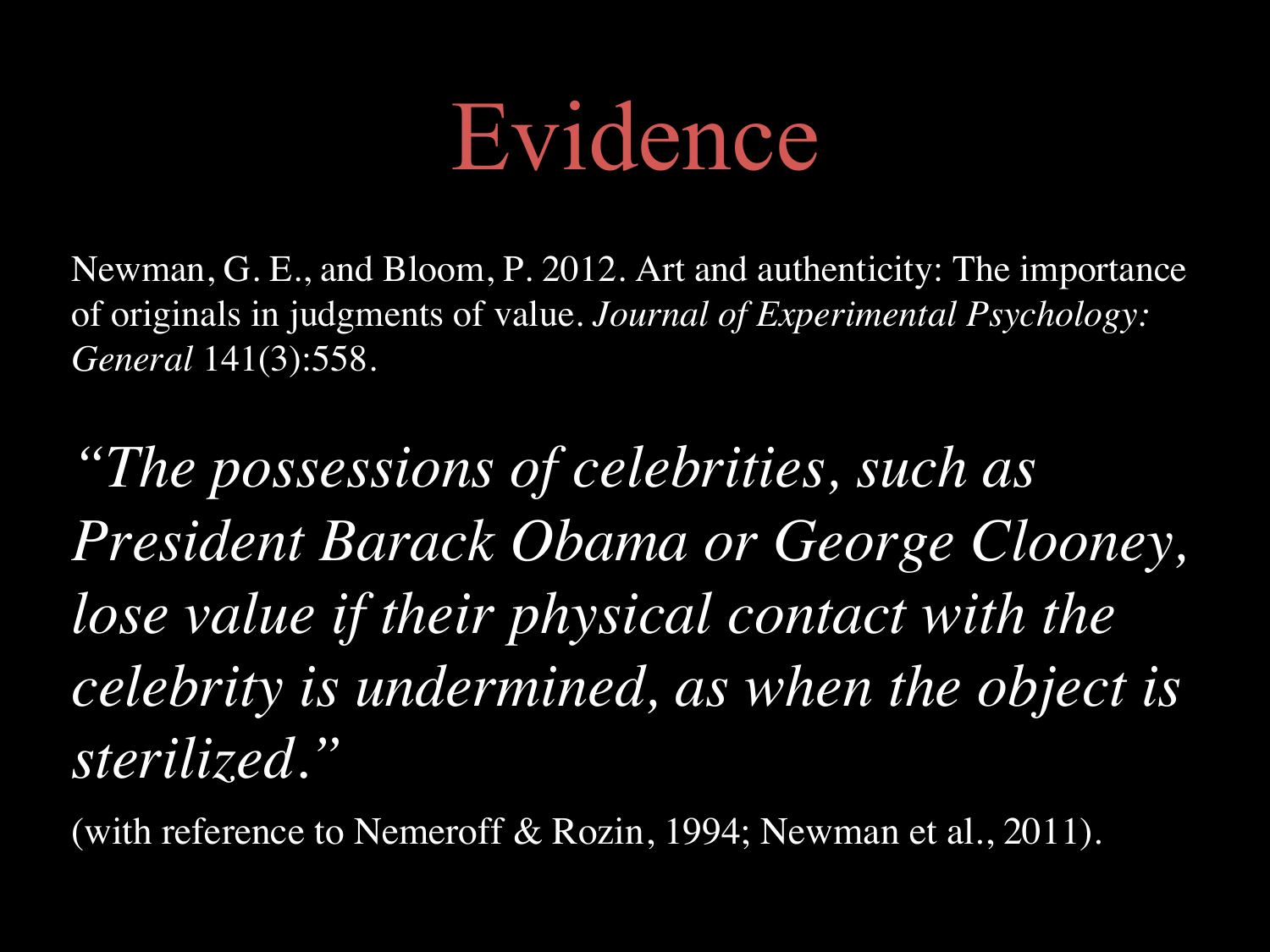- Evaluating creative systems must be done in context.
- The context is a "network of interactions", an ethnographic reality.
- Perceptions of creativity provide one data point.

### • => Interaction design.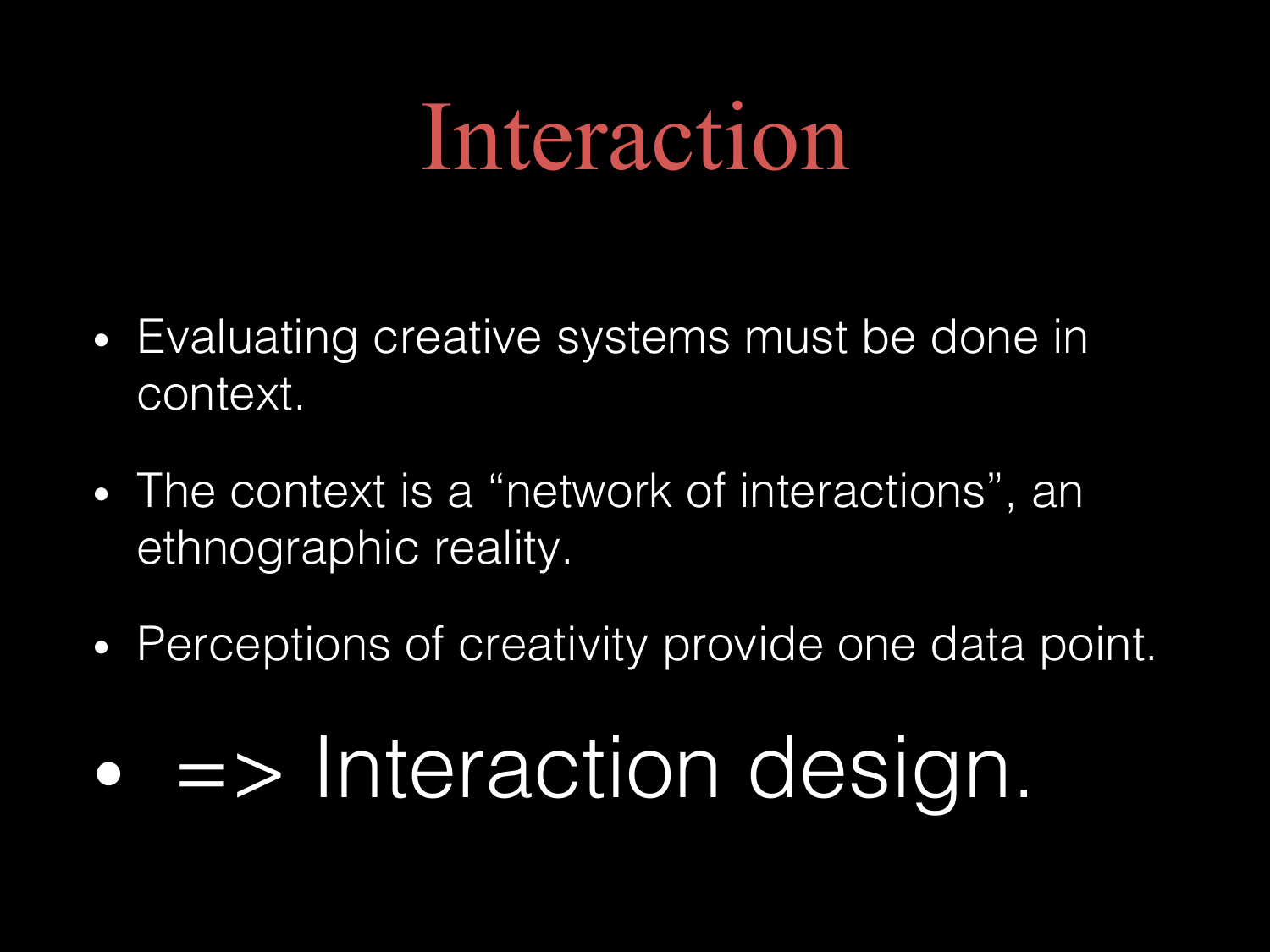#### *User experience*

Less about efficacy with respect to function than a host of subjective qualities to do with interaction more generally, such as desirability, credibility, satisfaction, accessibility, boredom and so on.

Rogers, Preece, and Sharp, 2007.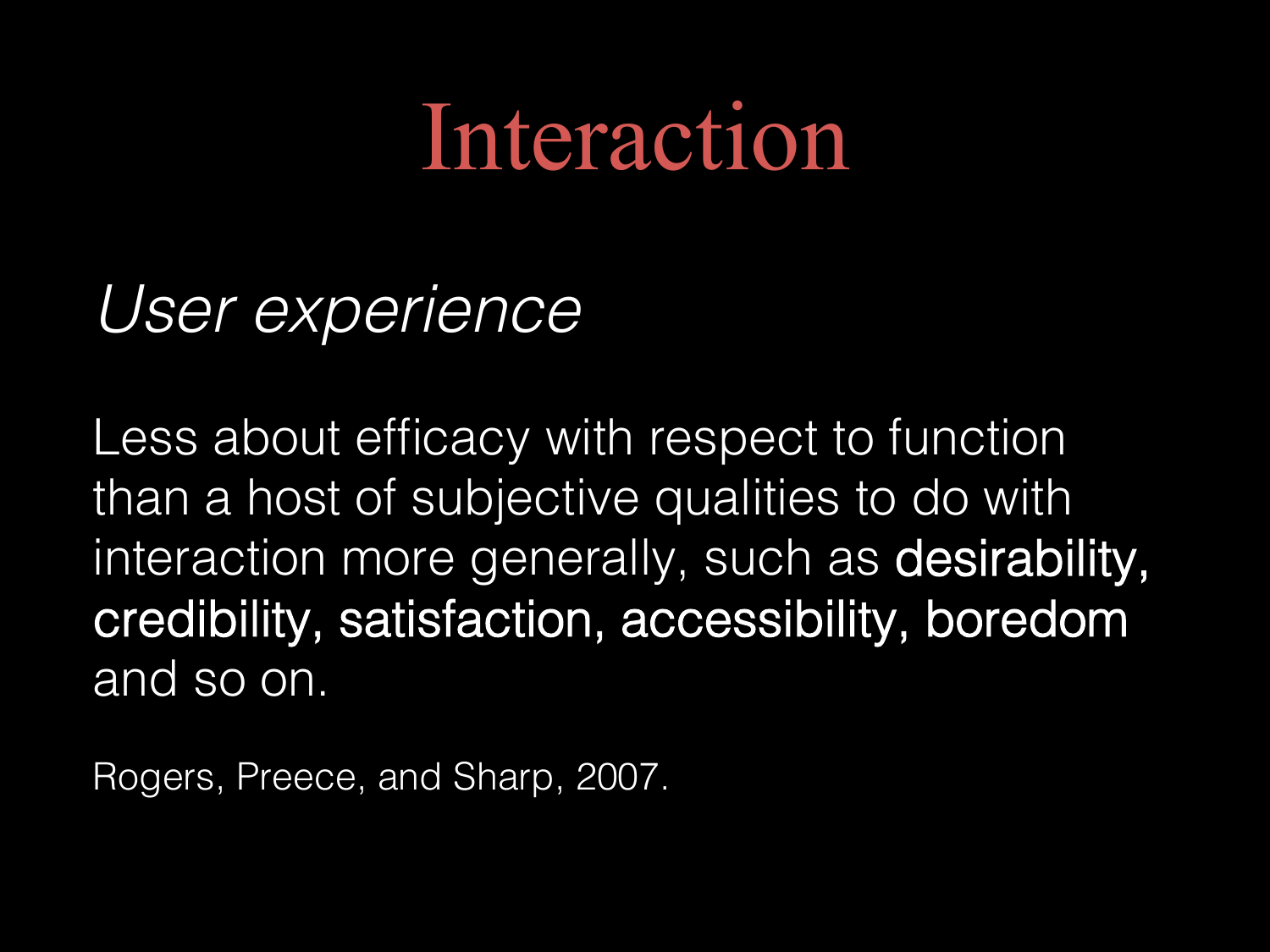# => Interaction design.

- Provides methodologies for dealing with "soft science".
- Situated in ethnographic reality, respects the uncertainty surrounding art.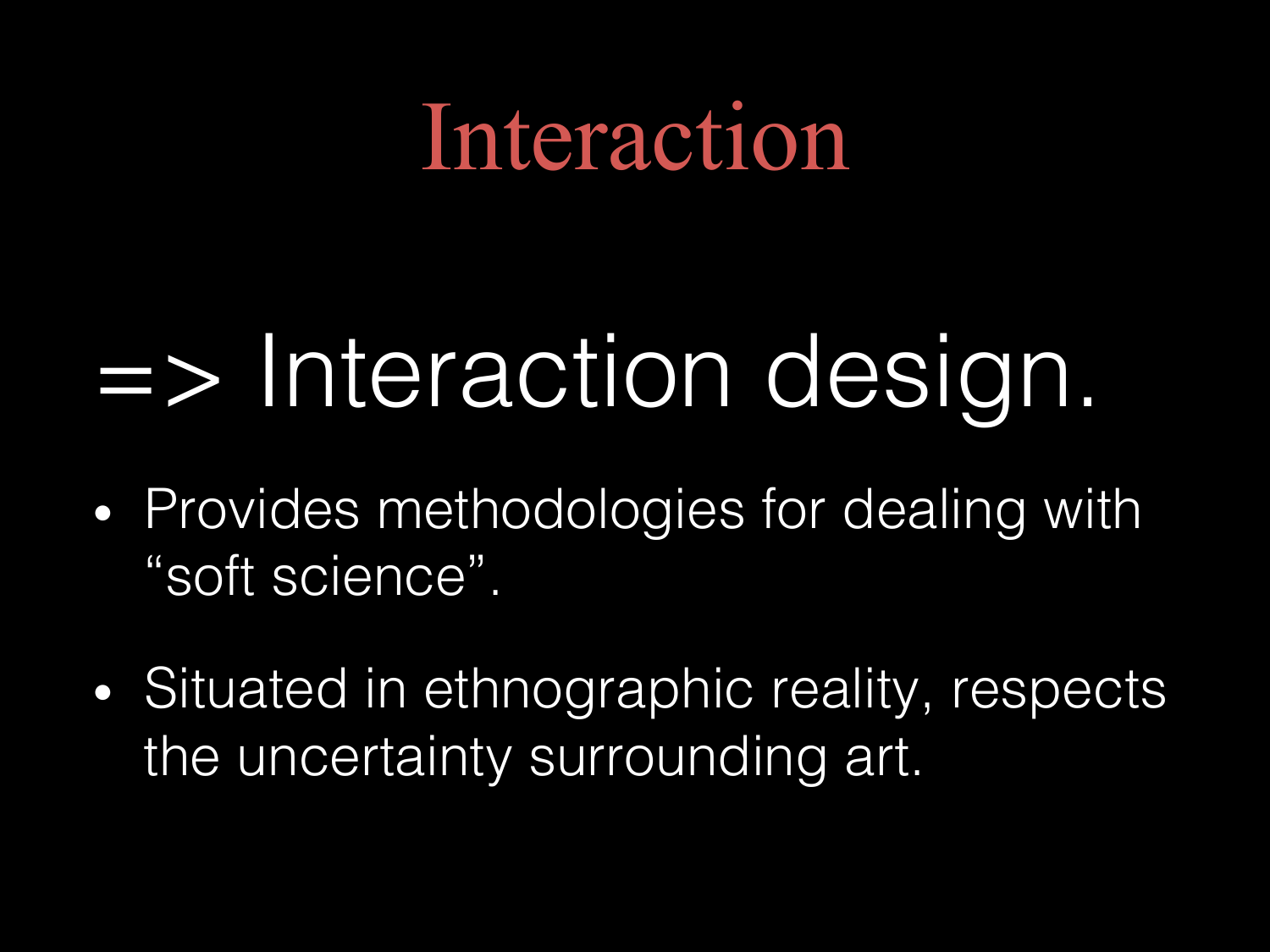Creativity Support tools. Examples:

DiPaola, S.; McCaig, G.; Carlson, K.; Salevati, S.; and Sorenson, N. (2013): *Adaptation of an autonomous creative evolutionary system for real-world design application based on creative cognition.*